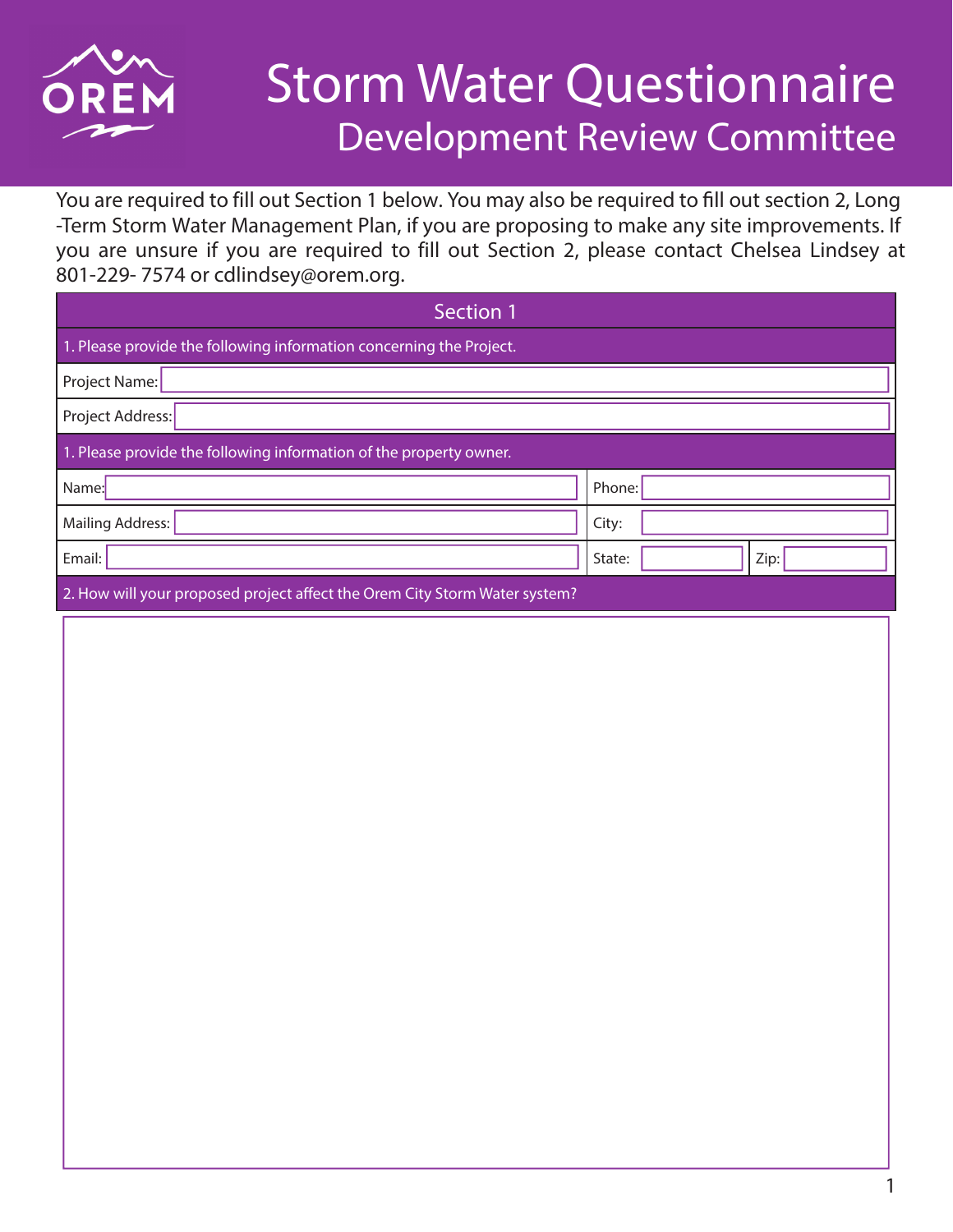|                                                                                | Section 2: Long-Term Storm Water Management Plan                                                                                                           |        |                                                                        |   |                                                                  |  |  |  |  |
|--------------------------------------------------------------------------------|------------------------------------------------------------------------------------------------------------------------------------------------------------|--------|------------------------------------------------------------------------|---|------------------------------------------------------------------|--|--|--|--|
| 1. What is the total amount of land being disturbed?                           |                                                                                                                                                            |        |                                                                        |   |                                                                  |  |  |  |  |
| 2. What are the proposed business operations for this project upon completion? |                                                                                                                                                            |        |                                                                        |   |                                                                  |  |  |  |  |
|                                                                                |                                                                                                                                                            |        |                                                                        |   |                                                                  |  |  |  |  |
|                                                                                | 3. What are the expected pollutants that will be generated after project completion due to business and                                                    |        |                                                                        |   |                                                                  |  |  |  |  |
|                                                                                | maintenance operations that will need to be planned for and mitigated? Check all that apply.                                                               |        |                                                                        |   |                                                                  |  |  |  |  |
| О                                                                              | Sediments - Erosion or soils that<br>are not stabilized.                                                                                                   | $\Box$ | Nutrients - Animal waste, plant<br>debris, sediment, fertilizers, etc. | О | Hydrocarbons-Oils, gasoline,<br>diesel fuel, antifreeze, etc.    |  |  |  |  |
| $\Box$                                                                         | Heavy Metals - Manufacturing,<br>industrial wastes, vehicles, etc.                                                                                         | $\Box$ | Toxic Chemicals - industrial chem-<br>icals, pesticides, etc.          | О | Trash, debris, solids                                            |  |  |  |  |
| О                                                                              | Pathogens - Bacteria, Viruses,<br>Animal/Human waste, etc.                                                                                                 | П.     | Salt - Salt piles, car washing, snow<br>removal, etc.                  | О | Temperature - Thermal Pollution,<br>industrial waste water, etc. |  |  |  |  |
| о                                                                              | Other - Please describe:                                                                                                                                   |        |                                                                        |   |                                                                  |  |  |  |  |
|                                                                                |                                                                                                                                                            |        |                                                                        |   |                                                                  |  |  |  |  |
|                                                                                | 4. List how each of the individual expected pollutants from question 3 will be mitigated through your site<br>design and/or Standard Operating Procedures. |        |                                                                        |   |                                                                  |  |  |  |  |
|                                                                                |                                                                                                                                                            |        |                                                                        |   |                                                                  |  |  |  |  |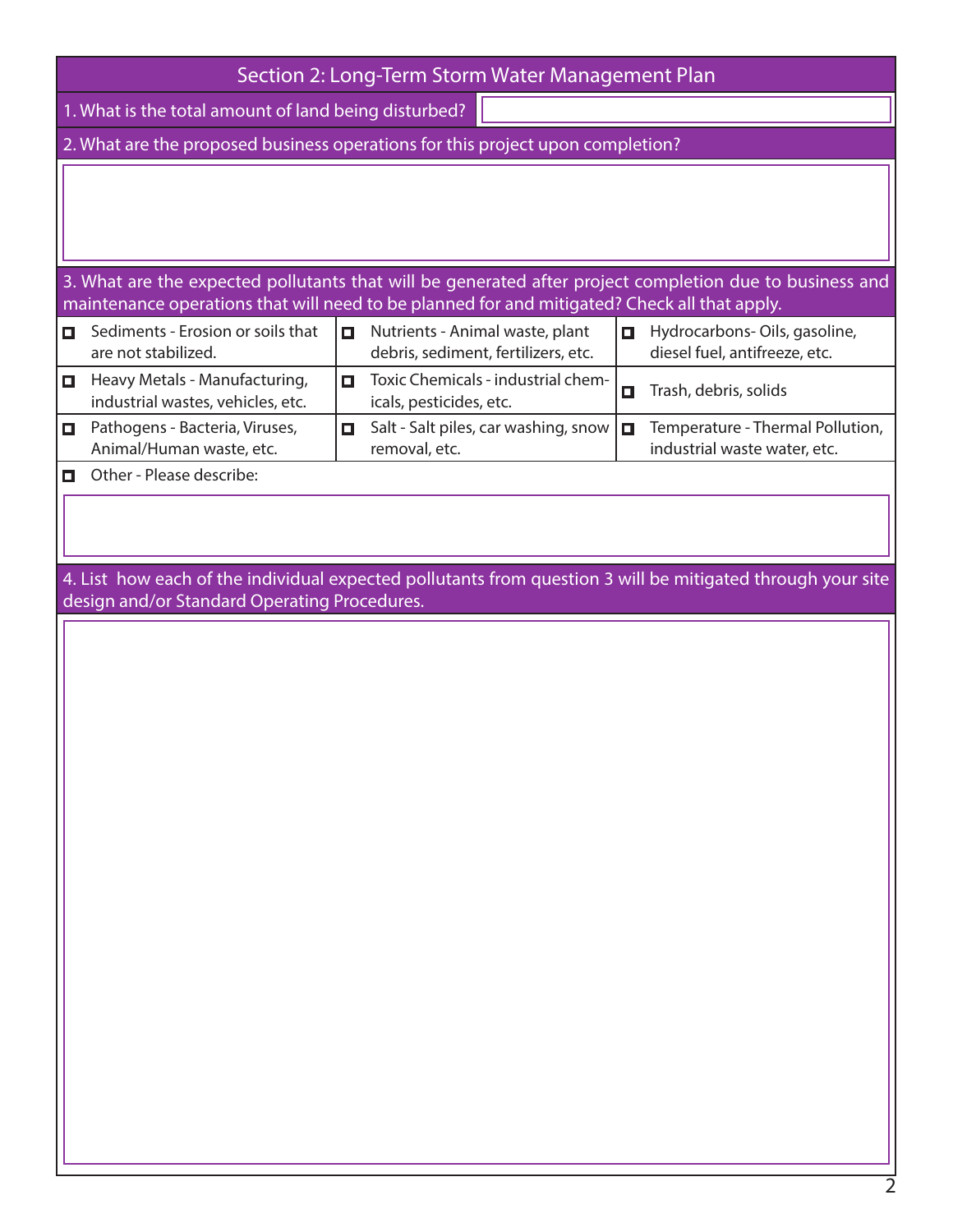**guidance document for Low Impact Development (LID) can be found on the Utah Division of Water Quali**ty website at the link provided. Pages 43, 44, and 45 of the link contain flow charts to help determine appropriate BMPs. At least 5 LID practices must be implemented (MS4 Permit ref. 2.4.51.3).

5. Because storm water is considered a resource and not a waste product, what LID systems and/or practices have been evaluated and implemented into this project?

6. If using LID systems and/or practices are found to be technically infeasible, you must provide a rationale as to why they are infeasible and what systems and/or practices were considered including alternatives.

7. If there will be multiple tenants within the scope of this project, who will ultimately be responsible for the inspection and maintenance on the storm drain system after completion of the project? (Individual, Company, HOA, etc.)

8. Please provide a narrative below that describes how the storm drain system is intended to work: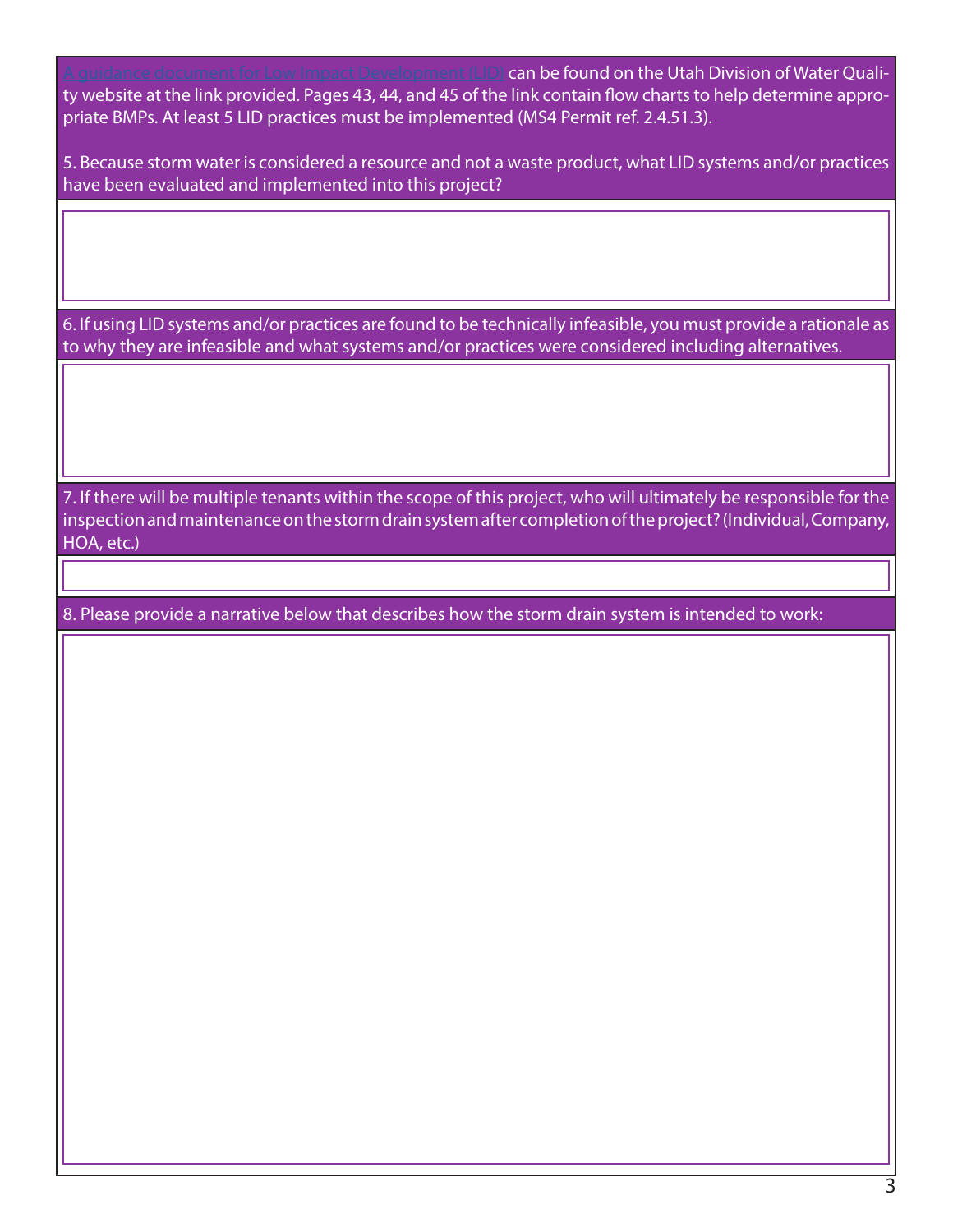| 9. How will this development's storm water impact downstream and upstream properties and roadways?                                                                                                                                                                                                                                                                                                                                                                            |              |  |  |  |  |  |  |  |
|-------------------------------------------------------------------------------------------------------------------------------------------------------------------------------------------------------------------------------------------------------------------------------------------------------------------------------------------------------------------------------------------------------------------------------------------------------------------------------|--------------|--|--|--|--|--|--|--|
|                                                                                                                                                                                                                                                                                                                                                                                                                                                                               |              |  |  |  |  |  |  |  |
| The property owner is required to comply with and incorporate into their Long Term Storm Water Manage-<br>ment Plan (LTSWMP) all of the City of Orem LTSWMP Standard Operation Procedures (SOP's), as the city<br>may amend from time to time. A current copy of these can be located at https://orem.org/stormwater/                                                                                                                                                         |              |  |  |  |  |  |  |  |
| 10. In addition to the City of Orem LTSWMP Standard Operating Procedures (SOP's), are there any site<br>specific SOP's that need to be included in this LTSWMP? If so, please list them below.                                                                                                                                                                                                                                                                                |              |  |  |  |  |  |  |  |
| Yes                                                                                                                                                                                                                                                                                                                                                                                                                                                                           | <b>O</b> No  |  |  |  |  |  |  |  |
| 11. Does your site include the use of any Underground Injection Control (UIC) Class V injection wells (dry<br>wells, underground injection chambers, sumps, etc.) to address storm drainage discharge? If so, you must reg-<br>ister these class V injection wells with the state UIC Program at https://deg.utah.gov/water-quality/utah-un-<br>derground-injection-control-uic-program. The UIC Facility ID can be found in your authorized-by-rule (ABR)<br>from the state. |              |  |  |  |  |  |  |  |
| Yes                                                                                                                                                                                                                                                                                                                                                                                                                                                                           | No<br>О      |  |  |  |  |  |  |  |
| 12. Please provide your UIC Facility ID here:                                                                                                                                                                                                                                                                                                                                                                                                                                 |              |  |  |  |  |  |  |  |
| 13. If your site is industrial, have you applied for coverage under the state's General Multi-Sector Industrial<br>Storm Water Permit at https://deg.utah.gov/water-quality/general-multi-sector-industrial-storm-water-per-<br>mit-updes-permits?                                                                                                                                                                                                                            |              |  |  |  |  |  |  |  |
| Yes                                                                                                                                                                                                                                                                                                                                                                                                                                                                           | No           |  |  |  |  |  |  |  |
| 14. Please provide your permit number here:                                                                                                                                                                                                                                                                                                                                                                                                                                   |              |  |  |  |  |  |  |  |
| 15. Do you plan on harvesting rainwater for reuse as irrigation water? If you are harvesting more than 100<br>gallons, you are required to register with the State of Utah Division of Water Rights at https://waterrights.<br>utah.gov/forms/rainwater.asp.                                                                                                                                                                                                                  |              |  |  |  |  |  |  |  |
| Yes                                                                                                                                                                                                                                                                                                                                                                                                                                                                           | No<br>$\Box$ |  |  |  |  |  |  |  |
| 16. Please provide your permit number here:                                                                                                                                                                                                                                                                                                                                                                                                                                   |              |  |  |  |  |  |  |  |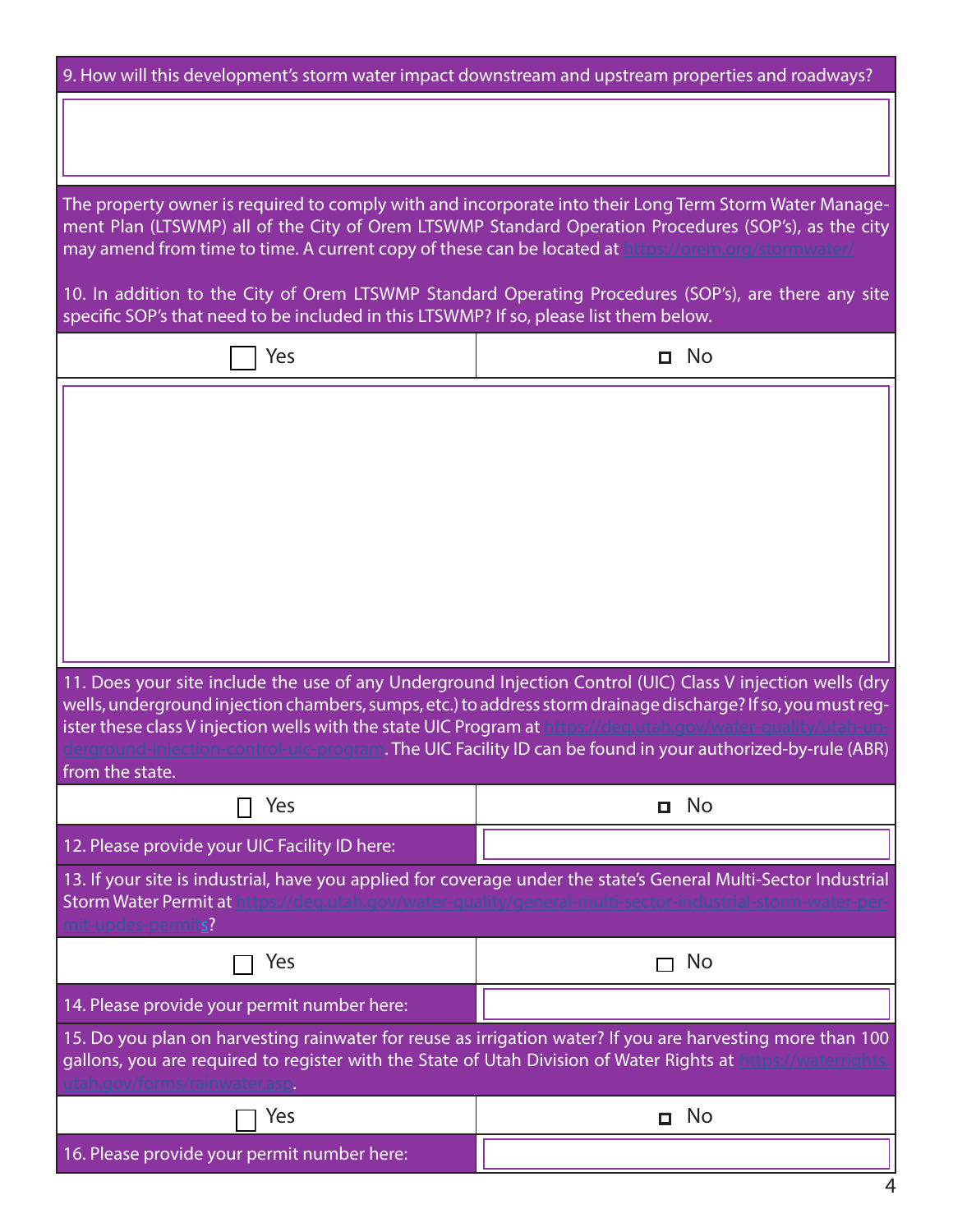17. Please provide all the parcel numbers for the parcels that this project will effect. Parcel numbers can be found at the Utah County Parcel Map.

18. Attach a Long Term Storm Water Best Management Practicing (BMP) Site Map to this questionnaire. This

is a required document. See below to view an example map.

This map will need to show all of the permanent stormwater BMP's with each BMP labeled with a specific name, for example: Sump #1, Sump #2, Sump #3, Pretreatment Catch Basin #1, Pretreatment Catch Basin #2, Pretreatment Catch Basin #3, Inlet #1, Inlet #2, etc. Abbreviations may be used to name each BMP, for example: SMP #1, SMP #2, SMP #3, PCB #1, PCB #2, PCB #3, etc.

If abbreviations are used in naming the BMP's a key will need to be provided on the sheet. Examples of BMP's that will need to be shown and named are: Curb Cuts, Detention Ponds, Inlets, Pipes, Pretreatment Catch Basins, Rain Gardens, Retention Ponds, Roof Drains, Standard Catch Basins, Sumps, Swales, Underground Storage, etc. (See Orem City Code 23-4-8(8)(B)(1))

Feel free to contact Chelsea Lindsey at 801-310-6278 or cdlindsey@orem.org with any question or concerns.

## Example Long Term Storm Water BMP Site Map: